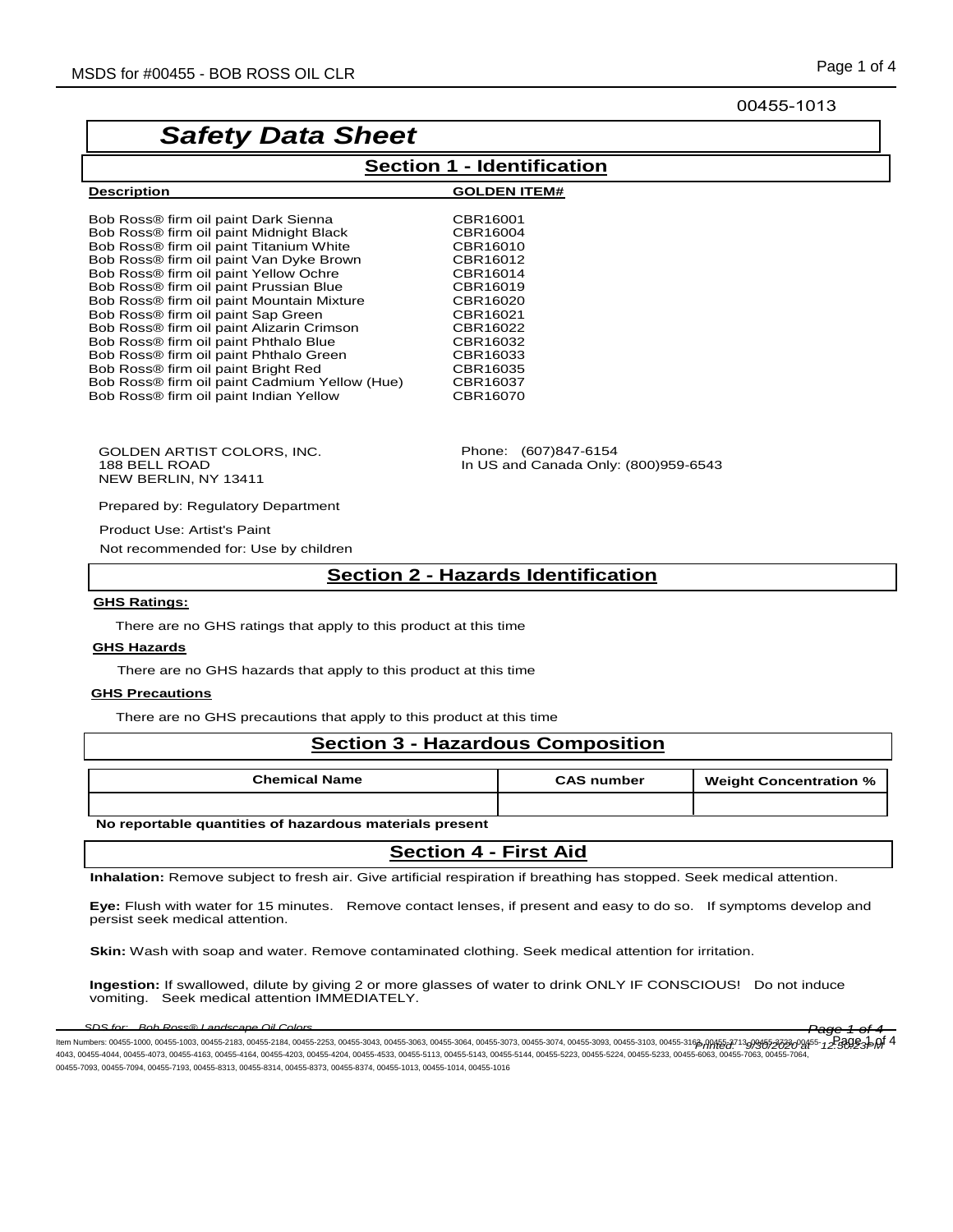# **Section 5 - Fire Fighting**

#### Flash Point: > 99 C (> 210 F)

LEL: N/A UEL: N/A

**Extinguishing Media:** Water, Foam, Carbon Dioxide, Dry Chemical, Powder. Do NOT use high pressure Water Spray as this may spread the fire.

**Unusual Fire and Explosion Hazards:** Closed containers may rupture via pressure build-up when exposed to fire or extreme heat. During a fire, irritating and highly toxic gases and/ or fumes may generate during combustion or decomposition.

**Hazardous Byproducts:** Combustion will yield oxides of carbon and nitrogen, as well as, monomer fume.

**Fire Fighting Procedures:** Move containers promptly out of fire zone. If removal is impossible, keep containers cool with water spray. Remain upwind and avoid breathing smoke or fumes.

**Special Precautions:** Wear self-contained breathing apparatus and full protective gear.

### **Section 6 - Release**

**Personal precautions, protective equipment and emergency procedures:** Appropriate protective equipment must be worn when handling a spill of this material. See Section - 8 Exposure Control for recommendations. If exposed to material during clean-up operations, see Section 4 - First Aid for actions to follow.

**Environmental precautions:** Keep spills and cleaning runoff out of municipal sewers and open bodies of water.

**Methods and materials for containment and clean-up:** Evacuate personnel to safe areas. Ventilate the area to dissipate vapor. Floor may be slippery; use care to avoid falling. Soak up spills with inert absorbent material. Sweep up and collect in suitable container for disposal. Avoid breathing vapor.

## **Section 7 - Handling**

**Precautions and safe handling:** Use only in well-ventilated areas. Avoid inhalation of vapors/spray and contact with skin and eyes. Wear appropriate personal protective equipment. Read label before use.

**Conditions for safe storage:** Store in a cool, well-ventilated place. Keep out of the reach of children.

# **Section 8 - Exposure Control Chemical Name / CAS No. OSHA Exposure Limits ACGIH Exposure Limits Other Exposure Limits** Not Established | Not Established

**No reportable quantities of hazardous materials present**

**Engineering Controls:** Provide adequate ventilation. Observe Occupational Exposure Limits and minimize the risk of inhalation of possible vapor. Provide easy access to water supply, eye wash or emergency shower.

**General Hygiene Considerations:** Always observe good personal hygiene measures, such as washing after handling the material and before eating, drinking and/or smoking. Routinely wash work clothing and protective equipment to remove contaminants. Private clothes and work clothes should be kept separate.

**Personal Protective Equipment:** None required under normal use. For techniques requiring continual hand exposure, gloves are recommended.

## **Section 9 - Properties**

Properties listed are typical and not to be used as a specification.

| <b>Appearance: Liquid</b>     | <b>Odor:</b> Linseed Oil             |
|-------------------------------|--------------------------------------|
| Vapor Pressure: Not available | <b>Odor threshold: Not available</b> |

*SDS for: Bob Ross® Landscape Oil Colors Page 2 of 4* ltem Numbers: 00455-1000, 00455-1003, 00455-2183, 00455-2184, 00455-2253, 00455-3063, 00455-3063, 00455-3064, 00455-3073, 00455-3074, 00455-3093, 00455-3103, 00455-3162, 00455-3162, 00455-3162, 00455-3162, 00455-3162, 0045 4043, 00455-4044, 00455-4073, 00455-4163, 00455-4164, 00455-4203, 00455-4204, 00455-4533, 00455-5113, 00455-5143, 00455-5144, 00455-5223, 00455-5224, 00455-5233, 00455-5063, 00455-7063, 00455-5283, 00455-7063, 00455-7063, 0 00455-7093, 00455-7094, 00455-7193, 00455-8313, 00455-8314, 00455-8373, 00455-8374, 00455-1013, 00455-1014, 00455-1016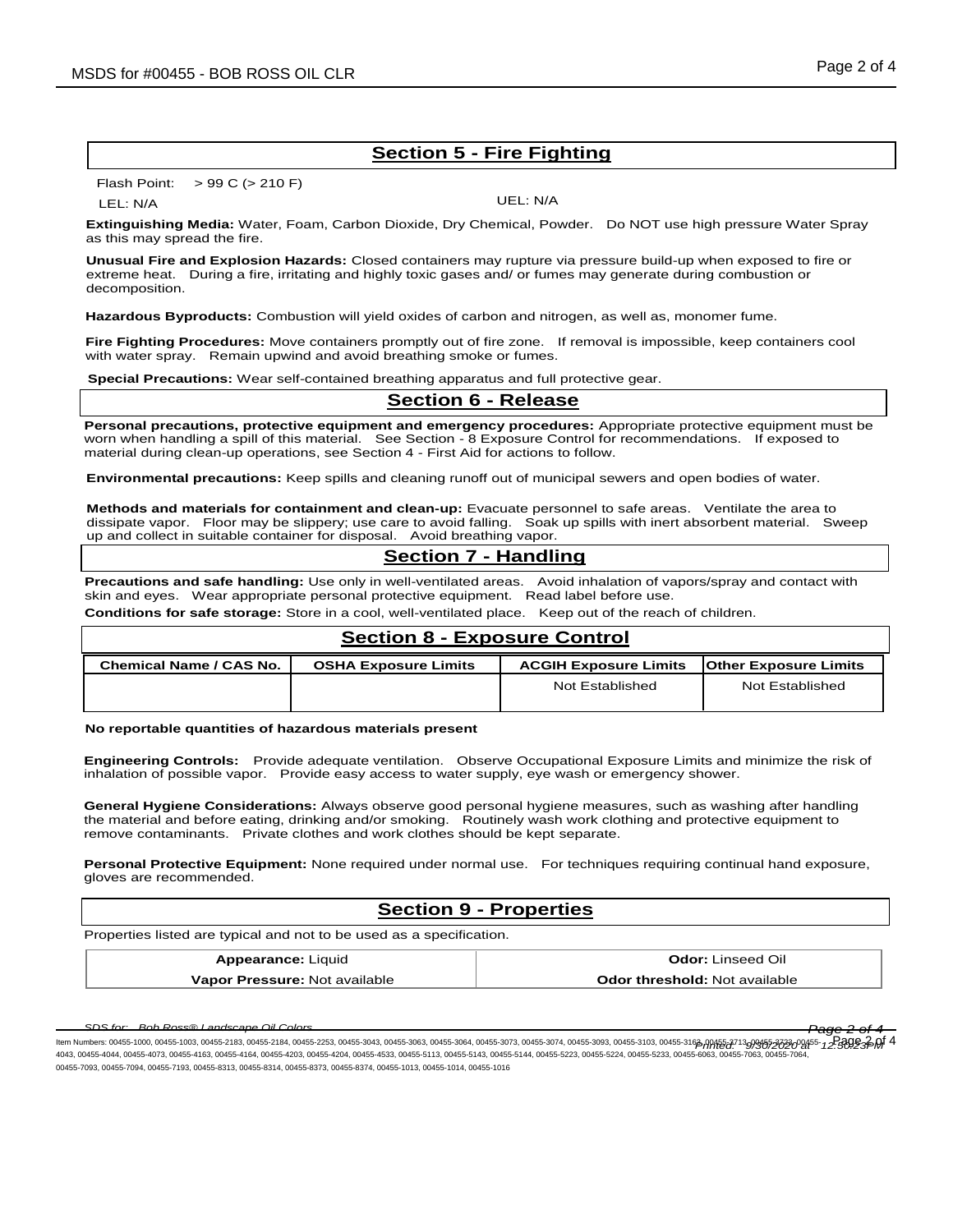**Vapor Density:** Not available **pH:** Not applicable **pH:** Not applicable

**Auto ignition temperature:** Not available **Decomposition temperature:** Not available **Viscosity:** Not available

**Density:** 1.35 – 2.00 **Melting point:** Not applicable **Freezing point:** Not available **Solubility:** Not soluble **Boiling range:** Not available **Flash point:** > 99°C, > 210°F **Evaporation rate:** Not available **Flammability:** Not applicable **Explosive Limits:** Not available **Partition coefficient** Not available **(n-octanol/water):**

# **Section 10 - Reactivity**

Under normal conditions this mixture is considered to be:

**STABLE** 

Materials that are known to be incompatible with this mixture and should be avoided, if applicable:

Not Applicable

Risk of hazardous decomposition:

Not Applicable

Hazardous polymerization will not occur.

## **Section 11 - Toxicology**

**Mixture Toxicity**

**Possible routes of entry or exposure:**

Not Applicable

**Possible target organs of exposure to this mixture:** Not Applicable

**Effects of Overexposure**

**Carcinogenicity:** This mixture as a whole has not been tested to determine its carcinogenic properties. The components of this mixture that are reported as possible or known carcinogens are as follows:

## **Section 12 - Ecological Toxicity**

**Ecotoxicity:** This mixture as a whole has not been tested to determine its ecological toxicity. The components of this mixture with documented ecological data are as follows:

## **Section 13 - Disposal**

**Disposal Instructions:** Dispose as per local regulations. It is best to use all material, rather than dispose of it. If necessary, allow to dry and dispose of as solid waste.

# **Section 14 - Transport**

*SDS for: Bob Ross® Landscape Oil Colors Page 3 of 4*

ltem Numbers: 00455-1000, 00455-1003, 00455-2183, 00455-2184, 00455-2253, 00455-3063, 00455-3063, 00455-3064, 00455-3073, 00455-3074, 00455-3093, 00455-3103, 00455-3162, 00455-3162, 00455-3162, 00455-3162, 00455-3162, 0045 4043, 00455-4044, 00455-4073, 00455-4163, 00455-4164, 00455-4203, 00455-4204, 00455-4533, 00455-5113, 00455-5143, 00455-5144, 00455-5223, 00455-5224, 00455-5233, 00455-6063, 00455-7063, 00455-7064, 00455-7093, 00455-7094, 00455-7193, 00455-8313, 00455-8314, 00455-8373, 00455-8374, 00455-1013, 00455-1014, 00455-1016